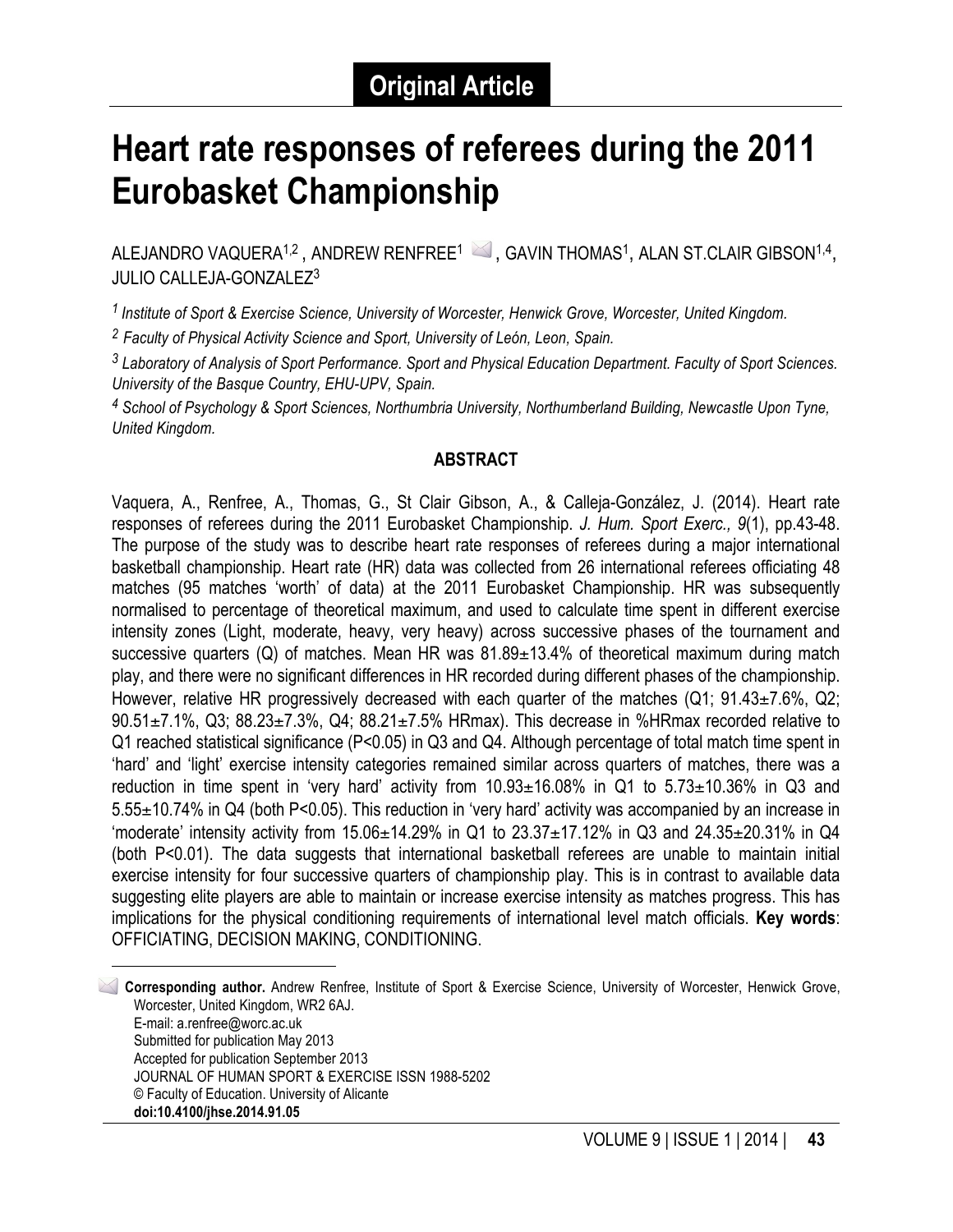## **INTRODUCTION**

Despite the availability of published literature relating to the physiological responses of elite level basketball players to game play (Ben, 2007; Vaquera et al., 2008; Stojanovic et al., 2012) there is a paucity of information relating to the physiological responses of referees officiating elite level basketball matches. This is perhaps surprising given the degree to which decision making by officials has the ability to influence final competitive outcomes. Previous work by Royal et al. (2006) has demonstrated that decision making quality by players in a different team sport (waterpolo) varies with exercise intensity. It appeared that the accuracy of decisions made reduced as players progressed from a state of rest to light and moderate intensity exercise, but then improved again as players approached conditions of very high exertion. This was hypothesised to be the result of heightened event specific arousal. It should be acknowledged that these findings differ to other studies that have suggested that cognitive function is impaired under conditions of physical stress (McMorris & Keen, 1994; McMorris & Graydon, 2000), but these studies have used recreational as opposed to highly trained athletes. Given that, even at the international level, basketball officials tend to be significantly older than the players, it would seem plausible that they may possess inferior physical capacities and that accumulated fatigue could influence their ability to effectively monitor on-court activities and make complex cognitively demanding decisions.

The only previously published work we were able to find relating to physiological responses of referees (6 male and 1 female) during match play examined heart rate responses during a pre-Olympic women's tournament (Leicht, 2008). Given that Ziv & Lidor (2009) have reported that elite male basketball players display increased aerobic capacity values compared to female players, it is by no means certain that the physiological responses in a group of male referees officiating an international male tournament will be similar to those in a group of (predominantly) male referees officiating a female tournament. This study examined physiological responses in a group of international referees during match play at a major international basketball championship to determine whether physical activity levels were maintained throughout the course of matches.

# **MATERIAL AND METHODS**

Personal and anthropometrical data was collected from 26 referees officiating 48 matches at the 2011 EuroBasket Championship staged in Lithuania. All procedures utilised in this study had prior approval of the Ethics Committee at the University of Leon, and all participants completed a health screening questionnaire and provided informed consent prior to commencement of the study which conformed to the Declaration of Helsinki.

Twenty four national teams participated after securing qualification through either an initial qualifying round or participation in the 2010 FIBA World Championships. The tournament comprised three 'phases' with qualification to each subsequent phase being based on performance in the previous one. Although three referees officiated each match, for the purposes of this study we were able to collect a total of 95 full matches 'worth' of data (65.9% of total officiating performed over the duration of the championship).

Body composition was assessed through determination of the sum of 6 skinfolds (Marfell-Jones et al., 2006), and these measurements were then used to predict percentage body fat using the formula % Fat = 3.64 + ( $\Sigma$  6 skinfolds (mm) x 0.097) (Yuhasz 1974). Heart rate (HR) data was collected throughout each match at 5s intervals via radio telemetry using Suunto Memory Belts (Vantaa, Finland) operating on a secure 2.4 GHz frequency which recorded data on an integrated memory chip for later analysis. Data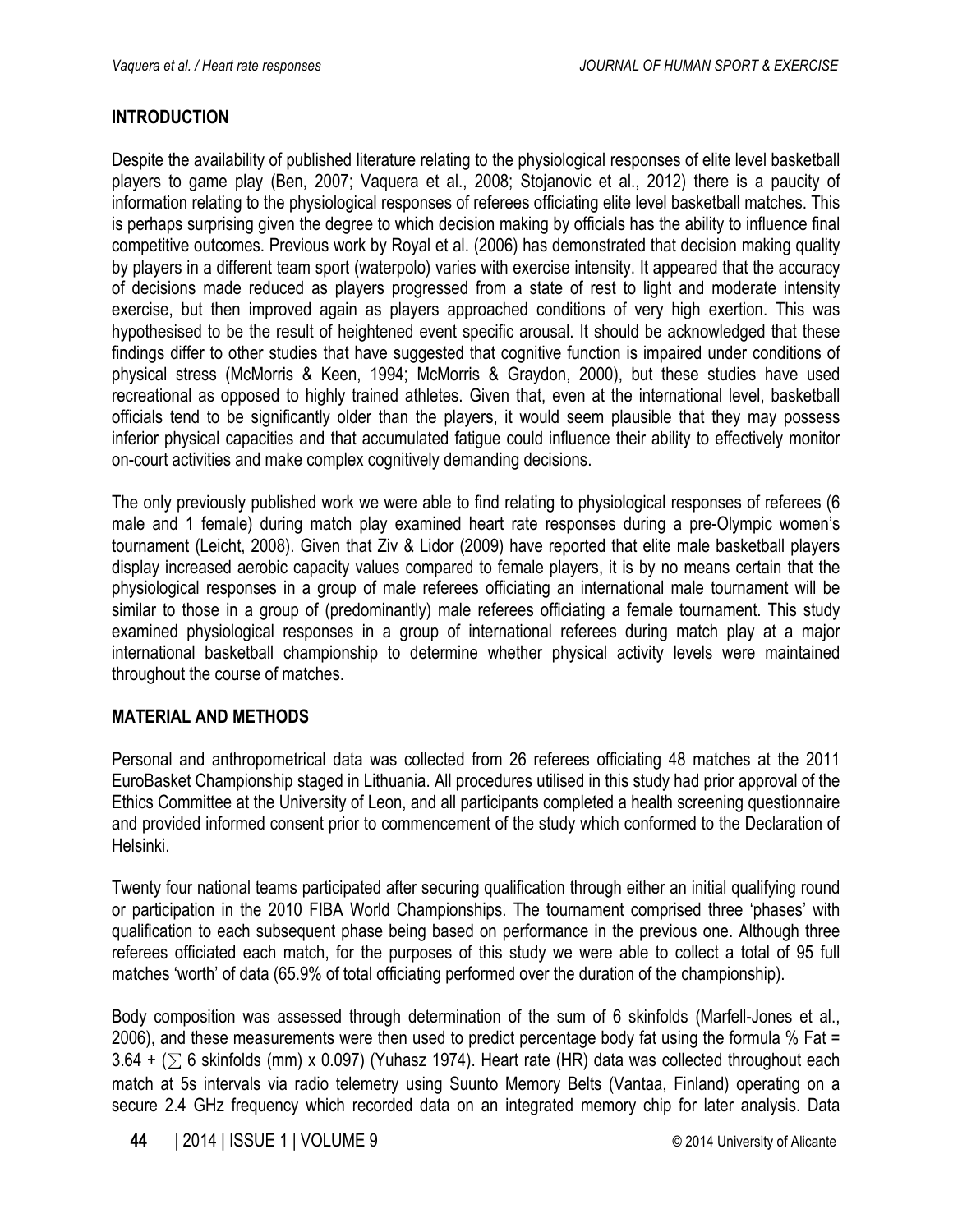collected during stoppages in play was excluded, and mean values were calculated for each quarter of the match. Match durations were recorded using the electronic stopwatch function built into the Suunto units. HR data was subsequently normalised to percentage of theoretical maximum heart rate (ACSM 1995). In order to determine the relative distribution of exercise intensities throughout the matches, we also calculated the percentage of activity time in each quarter spent within the different exercise-intensity categories described by the ACSM (1998) and also used by Leicht (2008). The categories were 'Very hard' (>90% HRmax), 'Hard' (70-89% HRmax), 'Moderate' (55-69% HRmax) and 'Light' (35-54% HRmax).

Data was expressed as mean + standard deviation, and analysed using the SPSS v19 software package (SPSS Inc.,Illinois USA). One way Analysis of Variance followed by the Bonferroni post hoc test when appropriate was used to identify differences in mean heart rate recorded during different phases of the competition, and also between different quarters of matches. In order to identify any potential influence of body composition on the ability to sustain relative exercise intensity, referees were split into two equal sized groups ('High fat' and 'Low fat') based on predicted percentage body fat. The magnitude of the change in mean heart rate recorded between Q1 and Q4 was calculated for each referee in every match, and a Ttest for independent samples was used to assess differences between groups. Statistical significance was accepted at the P<0.05 level.

## **RESULTS**

The physical characteristics of the referees were age:  $39.7\pm4.6$  years, height:  $1.79\pm0.06$ m, mass: 82.96 $\pm$ 6.7kg, body fat: 17.57 $\pm$ 3.2%. Mean experience of officiating was 21.1 $\pm$ 5.0 years, with 10.9 $\pm$ 3.9 years officiating at the international level.

Mean duration of match play across the entire tournament was  $140.3 \pm 11.1$  min, with no significant differences being found between championship phases. (143.9±10.7 min phase 1; 138.4±11.1 min phase 2; 136.4±11.5 min phase 3). There were however differences in the mean total duration of each quarter of the matches (Q1; 20.2±2.1 min, Q2; 22.8±2.1 min, Q3; 21.9±2.2 min, Q4; 23.8±3.3 min) (all P < 0.001 other than P =0.037 between Q2 and Q4, and NS between Q2 and Q4).

Overall, mean HR during in play periods was 81.89±13.4% of the theoretical maximum, and there were no differences between phases (phase 1;  $82.3 \pm 10.1\%$ , phase 2;  $84.1 \pm 7.6\%$ , phase 3;  $84.4 \pm 4.1\%$ ).

Analysis of HR across quarters of the matches revealed that there was a trend for relative HR to decrease as matches progressed. There was a significant (P<0.05) decrease in relative HR in quarters 3 and 4 relative to quarter 1 (figure 1).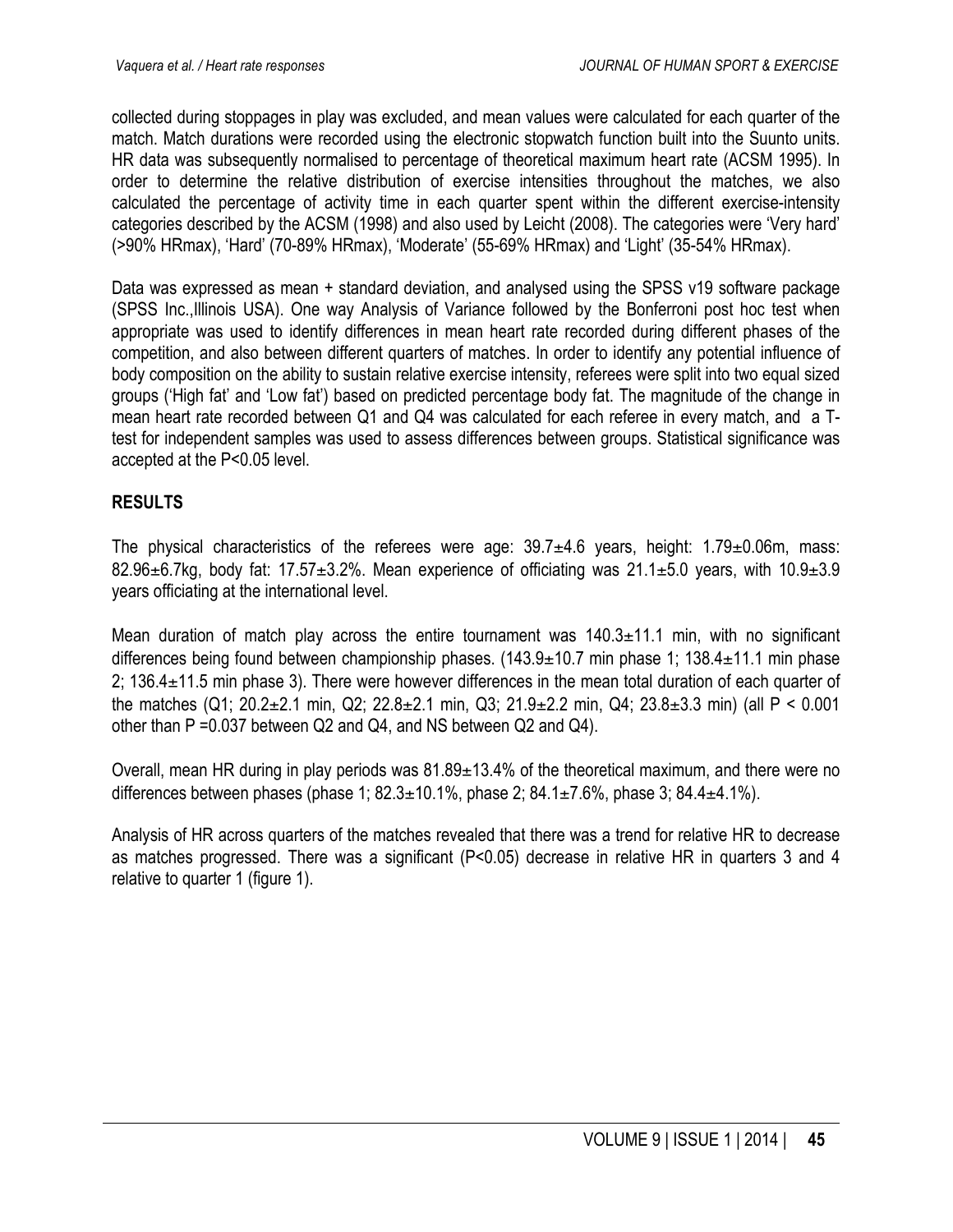

*Figure 1. Mean HR recorded from referees during successive Quarters in EuroBasket 2011 matches: \*Significant difference (p<0.05) between quarters*

In addition to the decrease in mean HR across successive quarters of the matches, there was also a change in the distribution of total game time spent in the different intensity categories (figure 2). Although there were no significant differences found in the percentage of time spent in the 'hard' and 'light' categories, the percentage of time spent in the 'very hard' category decreased from 10.93±16.08% in Q1 to  $5.73\pm10.36\%$  in Q3 (p=0.043) and  $5.55\pm10.74\%$  in Q4 (p=0.033). This reduction in 'very hard' activity is seemingly achieved as a result of an increase in the time spent in the 'moderate' category from 15.06 $\pm$ 14.29% in Q1 to 23.37 $\pm$ 17.12% in Q3 (p=0.007) and 24.35 $\pm$ 20.31% in Q4 (p=0.002).



*Figure 2. Percentage of each quarter spent in each intensity category (\*p<0.05, \*\*p<0.01)*

When changes in the mean HR between Q1 and Q4 were assessed, it was found that the magnitude of the reduction was greater (4.4+4.65%) in the 'High fat' group than in the 'Low fat' group (2.2+4.75%) (p=0.046)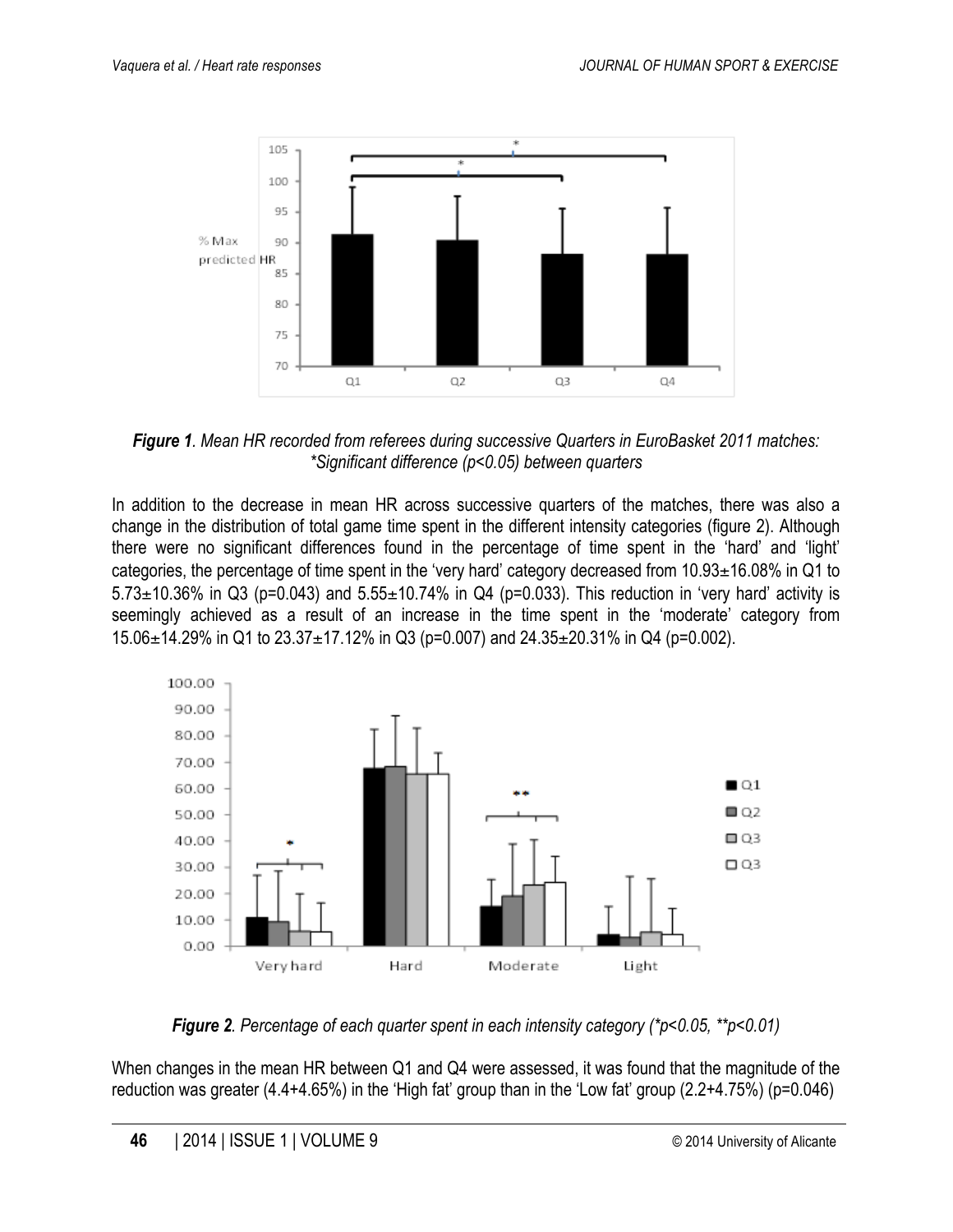#### **DISCUSSION**

The main findings of this study have several potentially important implications for referees of international level basketball competitions. The mean heart rate of 81.89±13.4% of the theoretical maximum that was recorded during periods of play is substantially lower than reported values from professional players during match-play (Vaquera et al., 2008), suggesting that the referees were operating at a lower relative exercise intensity. Although it is possible that this could simply be because the physical demands of officiating are not as high as for playing, it should also be emphasised that whereas referees in this study demonstrated a reduction in relative heart rate across successive quarters of the matches, this is in contrast to the previously reported finding that players display an increase in relative HR as matches progress (Vaquera et al., 2008).

This is important, as it suggests that not only are referees operating at a lower relative exercise intensity than players from the outset of a match, but also that either they are unable to maintain this intensity throughout the entire duration of a match, or else they made a strategic choice not to. The difference in relative intensity displayed by referees and players therefore increases as matches' progress, with the greatest discrepancy occurring in the final quarter. It is also apparent that the relative HR values recorded in this study are higher than those reported in an international women's tournament by Leicht (2008), thereby suggesting that the physiological strain imposed by officiating may be greater in male tournaments, possibly dues to the greater physiological capacities of elite male players (Ziv and Lidor, 2009).

The change in the relative distribution of time in the various exercise intensity categories as the match progresses is of particular interest, as it suggests that referees compensate for a reduction in the ability to perform 'very hard 'activity by increasing the amount of time they spend in 'moderate' activity. This is a relevant finding from the perspective that Royal et al. (2007) have demonstrated that, in elite sport players, the quality of decision making is reduced during periods of moderate activity compared to during periods of light or heavy activity. This suggests that as matches progress referees spend increasingly more time at an intensity of exercise associated with potentially reduced decision making abilities. If this is the case, then it may be expected that officials would be more likely to make erroneous decisions in the final stages of matches.

Also of interest is the apparent relationship between body composition and ability to maintain exercise intensity throughout the entire duration of matches. Although it is acknowledged that predicted percentage body fat is a somewhat limited method of assessing the level of physical conditioning of referees, this finding does suggest that conditioning is an important determinant of the ability to maintain work rate throughout the duration of a match. In light of the previous discussion regarding the potential relationship between exercise intensity and quality of decision making, it may therefore also be the case that the level of conditioning could be expected to influence the ability of referees to effectively officiate, particularly in the latter stages of matches

#### **CONCLUSIONS**

It can be concluded that during the 2011 Eurobasket Championship, match referees displayed a lower relative exercise intensity than previously reported in elite players, and that their ability to sustain this intensity further decreased as matches progressed. There also appeared to be a relationship between body composition and ability to sustain exercise intensity, with those referees displaying higher levels of body fatness demonstrating a greater reduction in exercise intensity between the first and final quarters. This